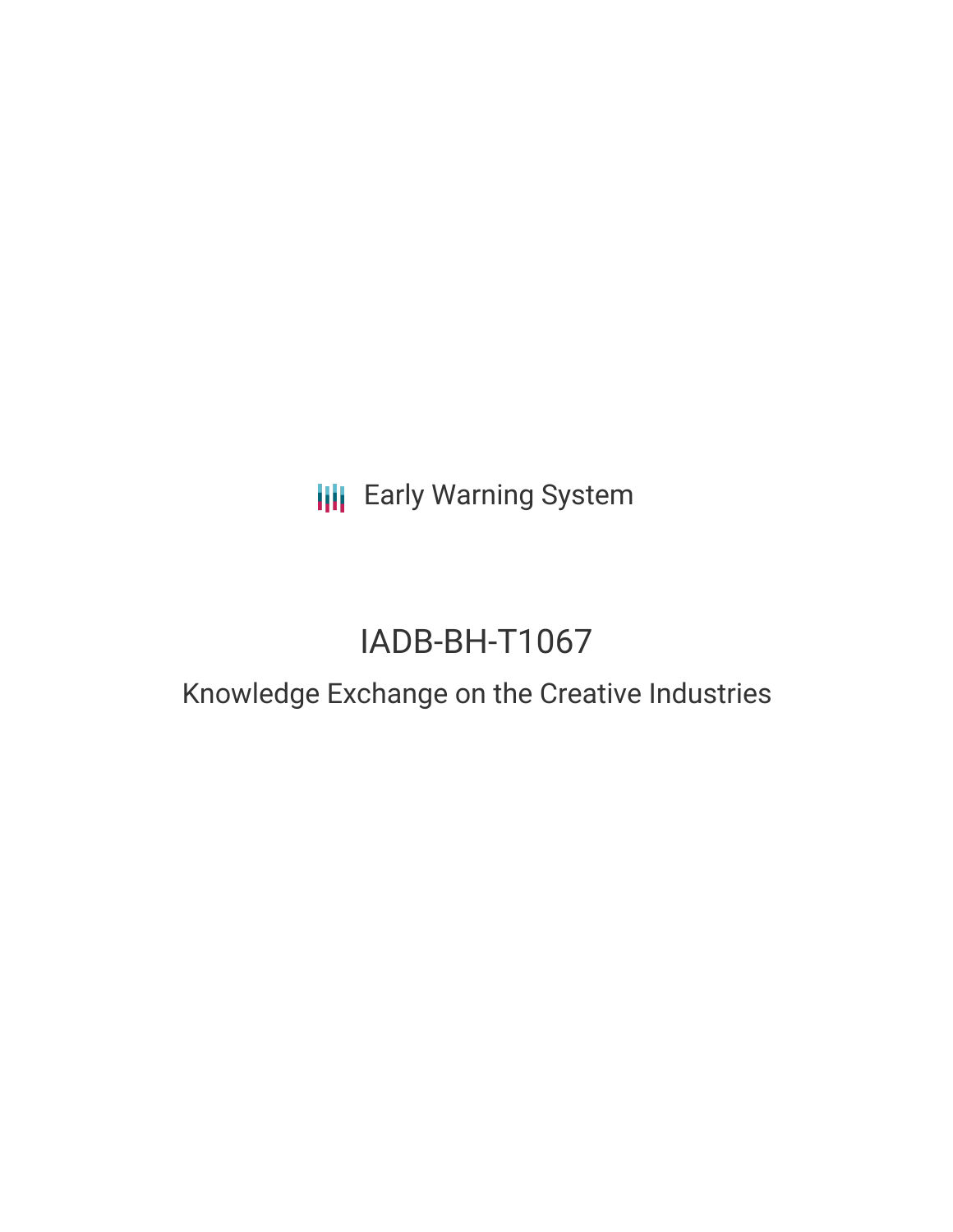

### **Quick Facts**

| <b>Countries</b>               | <b>Bahamas</b>                         |
|--------------------------------|----------------------------------------|
| <b>Financial Institutions</b>  | Inter-American Development Bank (IADB) |
| <b>Status</b>                  | Active                                 |
| <b>Bank Risk Rating</b>        | U                                      |
| <b>Voting Date</b>             | 2018-10-24                             |
| <b>Borrower</b>                | Government of Bahamas                  |
| <b>Sectors</b>                 | Communications, Industry and Trade     |
| <b>Investment Type(s)</b>      | Grant                                  |
| <b>Investment Amount (USD)</b> | $$0.01$ million                        |
| <b>Project Cost (USD)</b>      | \$ 0.01 million                        |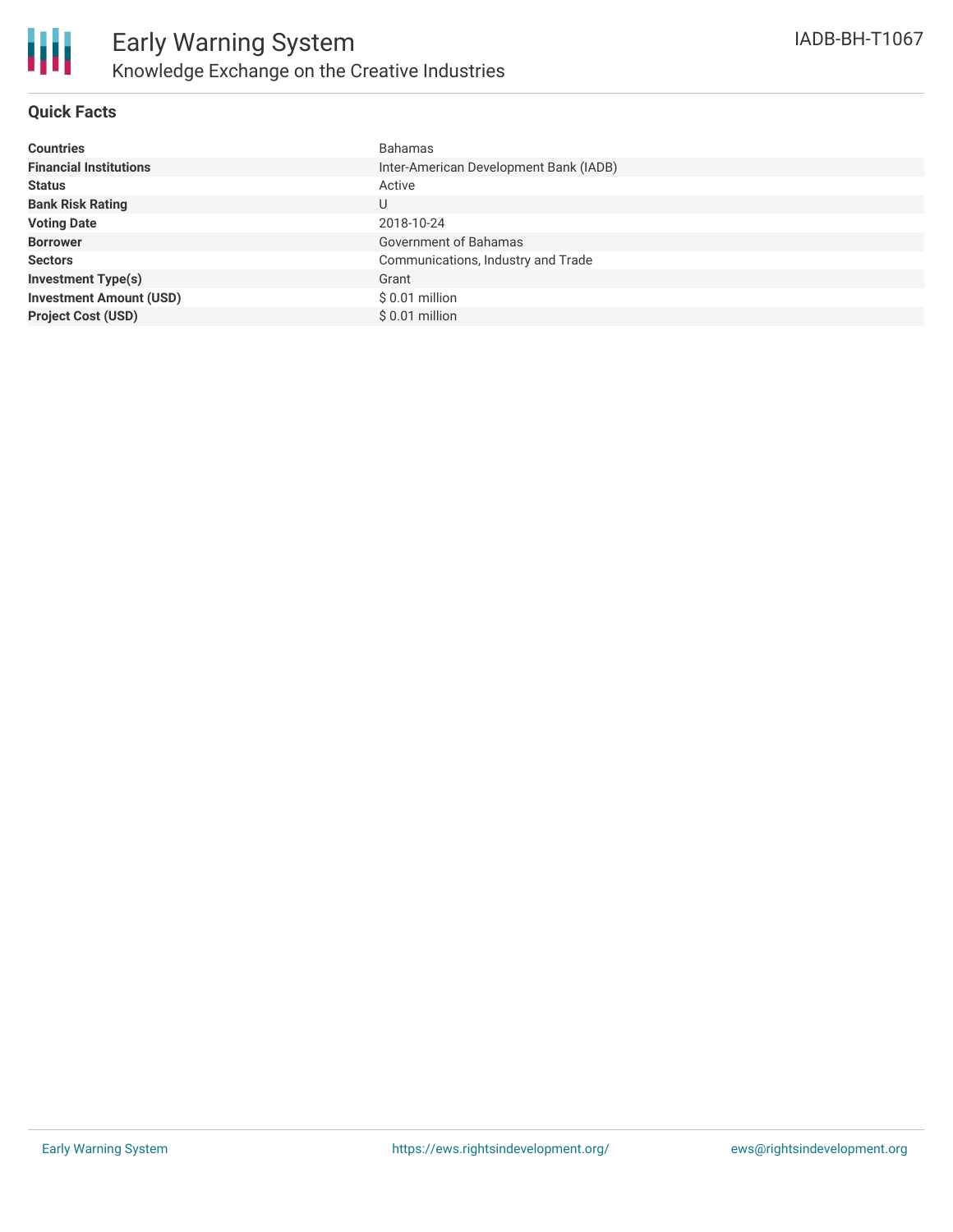

### **Project Description**

The objective of the CT/INTRA is to promote a knowledge exchange among the countries of the Caribbean Country Department conducive to leveraging public-private initiatives to support the development of the Creative Industries sector in the Caribbean. The participating countries are The Bahamas, Barbados, Guyana, Jamaica, Suriname, and Trinidad and Tobago.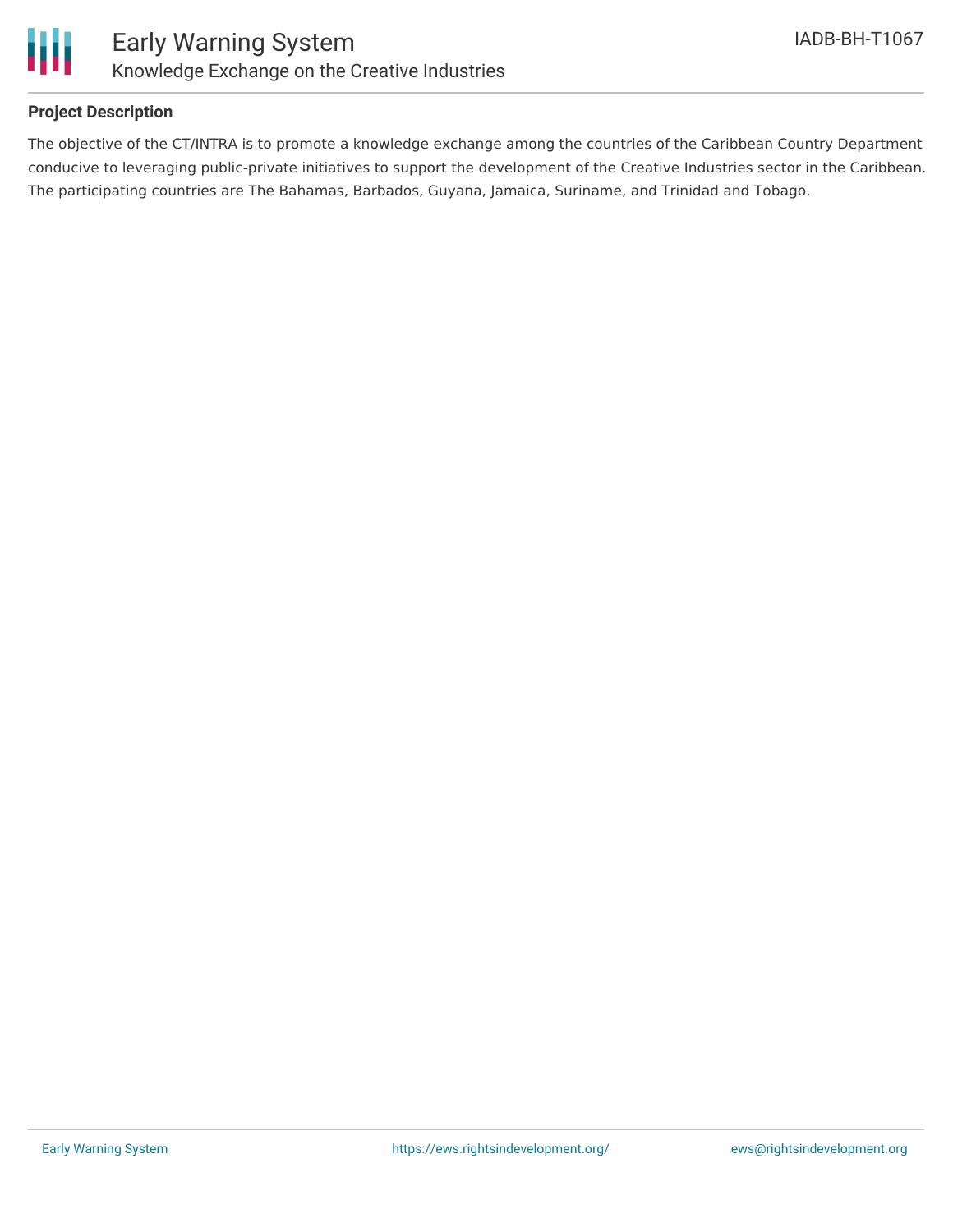

### Early Warning System Knowledge Exchange on the Creative Industries

### **Investment Description**

• Inter-American Development Bank (IADB)